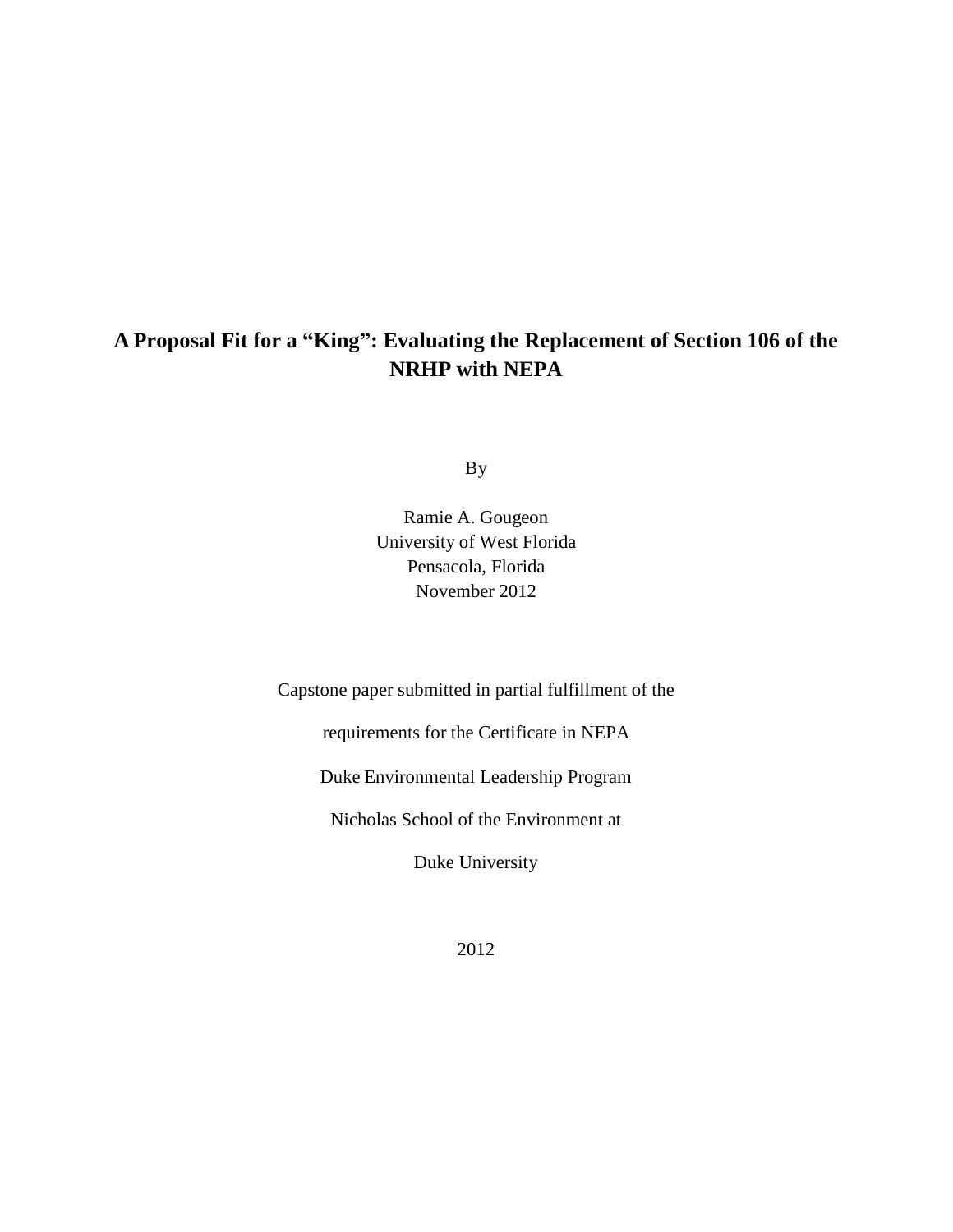## Abstract

In 1994, Thomas F. King considered the consequences should Section 106 of the National Historic Preservation Act (NHPA) be eliminated. King has recommended a proactive approach to simultaneously protecting historic preservation regulations while also reforming them, namely by jettisoning Section 106 of the National Historic Preservation Act (NHPA) for stronger provisions found within the National Environmental Policy Act (NEPA).

In this paper I evaluate King's proposal in the following areas. First, in general terms, the merits of the idea of replacing Section 106 with NEPA compliance are sound if considered from the perspective of the purposes of each Act. Second, some adjustments need to occur amongst practitioners of NEPA to make this a suitable replacement for the Section 106 process. Relatedly, short of amending NEPA or Council on Environmental Quality (CEQ) regulations, an adjustment to typical NEPA practices could vastly improve Section 106 compliance when performed in NEPA related cases, but will not address King's concerns about Section 106 policy and practice. Any alterations, from full acceptance of King's proposal to shifts in the ways Section 106 is incorporated into NEPA practices, will have a positive impact on the way historic preservation is performed in this country.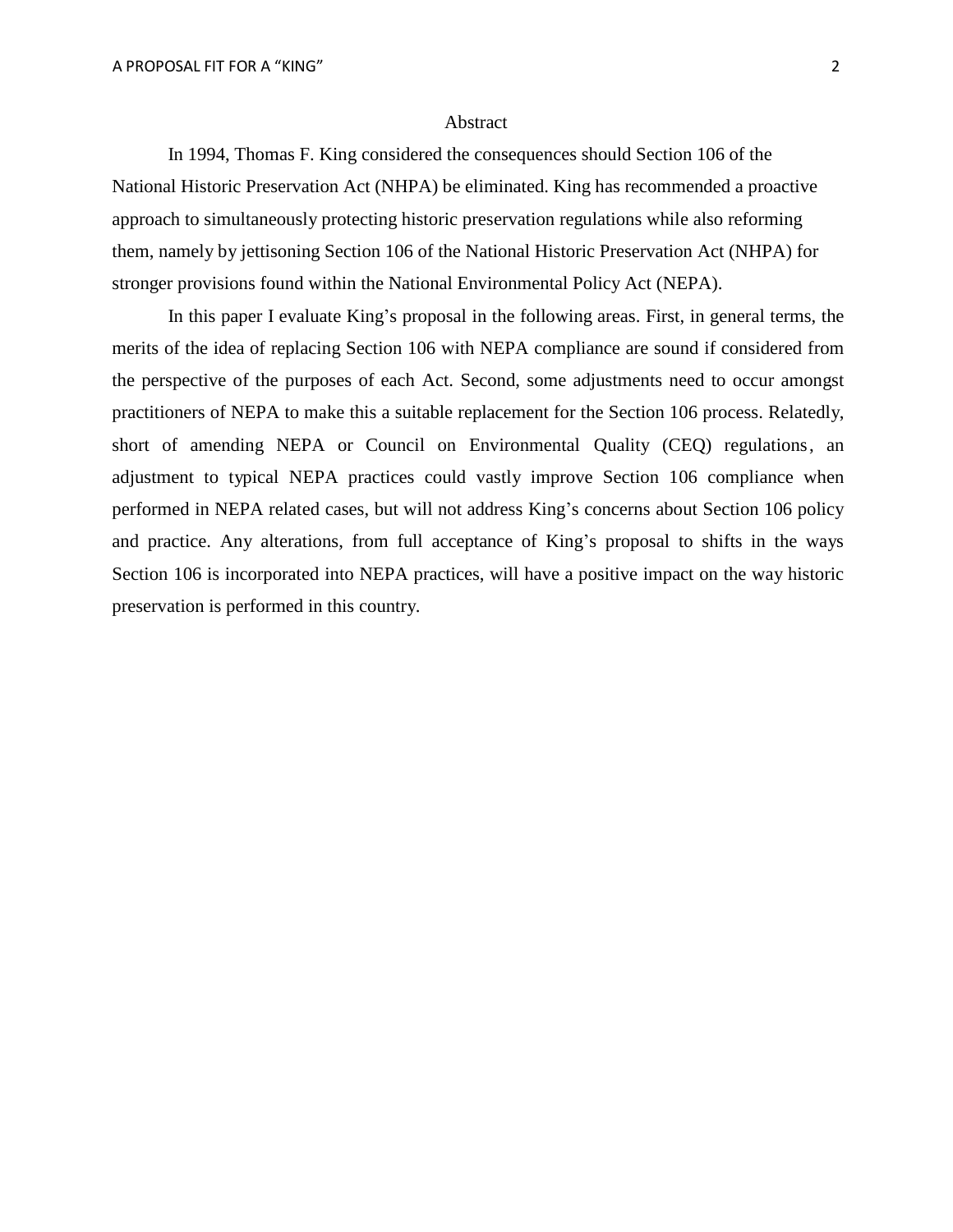In 1994, Thomas F. King<sup>1</sup> considered the consequences should Section 106 of the National Historic Preservation Act (NHPA) be eliminated. While the impetus for his essay was a sense of anxiety expressed by the historic preservation community in the face of a newly elected, Republican dominated Congress under the leadership of Newt Gingrich, the ideas King presented remain relevant nearly two decades later as Congress once again seems poised, or at least willing, to cut programs deemed "unessential." While historic preservation funding has long been an easy target for local, state, and national legislators looking for quick solutions to budgetary shortfalls, changes to historic preservation legislation at the national level have been somewhat more resilient. This does not mean, however, that sweeping changes to conservation or stewardship legislation is not outside the realm of possibilities, particularly as Congress addresses once again the spectre of a "fiscal cliff" and wrestles over alterations to related environmental compliance laws in the context of energy development and infrastructure. For these reasons alone a more proactive approach to retaining the gains made in managing one of our nation's largest and most diverse suite of non-renewable resources seems warranted. King recommended just such a proactive approach to simultaneously protecting historic preservation regulations while also reforming them, namely by jettisoning provisions spelled out in Section 106 of the NHPA for stronger provisions within the National Environmental Policy Act (NEPA).

In this paper I evaluate King's proposal in the following areas. First, in general terms, what are the merits of the idea of replacing Section 106 with NEPA compliance? Second, will some refitting or adjustments of NEPA need to occur to make this a suitable replacement for the Section 106 process? Relatedly, what policies, short of amending NEPA or Council on Environmental Quality (CEQ) regulations, could reach King's same goal? Lastly, what might historic preservation "look like" after the transition to a NEPA-based review process?

**Historical Context.** The idea of hitching historic preservation policy to environmental protections is not without considerable history in the United States of America. Historic preservation policies have long been tied to environmental protection policies, movements, and sentiment. These can be credited for the drive to create the first federal regulations regarding historic preservation in this country in the middle to late nineteenth century, for example<sup>2</sup>. While instances of local and private entities buying historic places for the purpose of protecting them began in the eighteenth century, it was not until the close of the subsequent century that federal efforts to preserve America's vanishing natural landscape (and, by extension, prominent and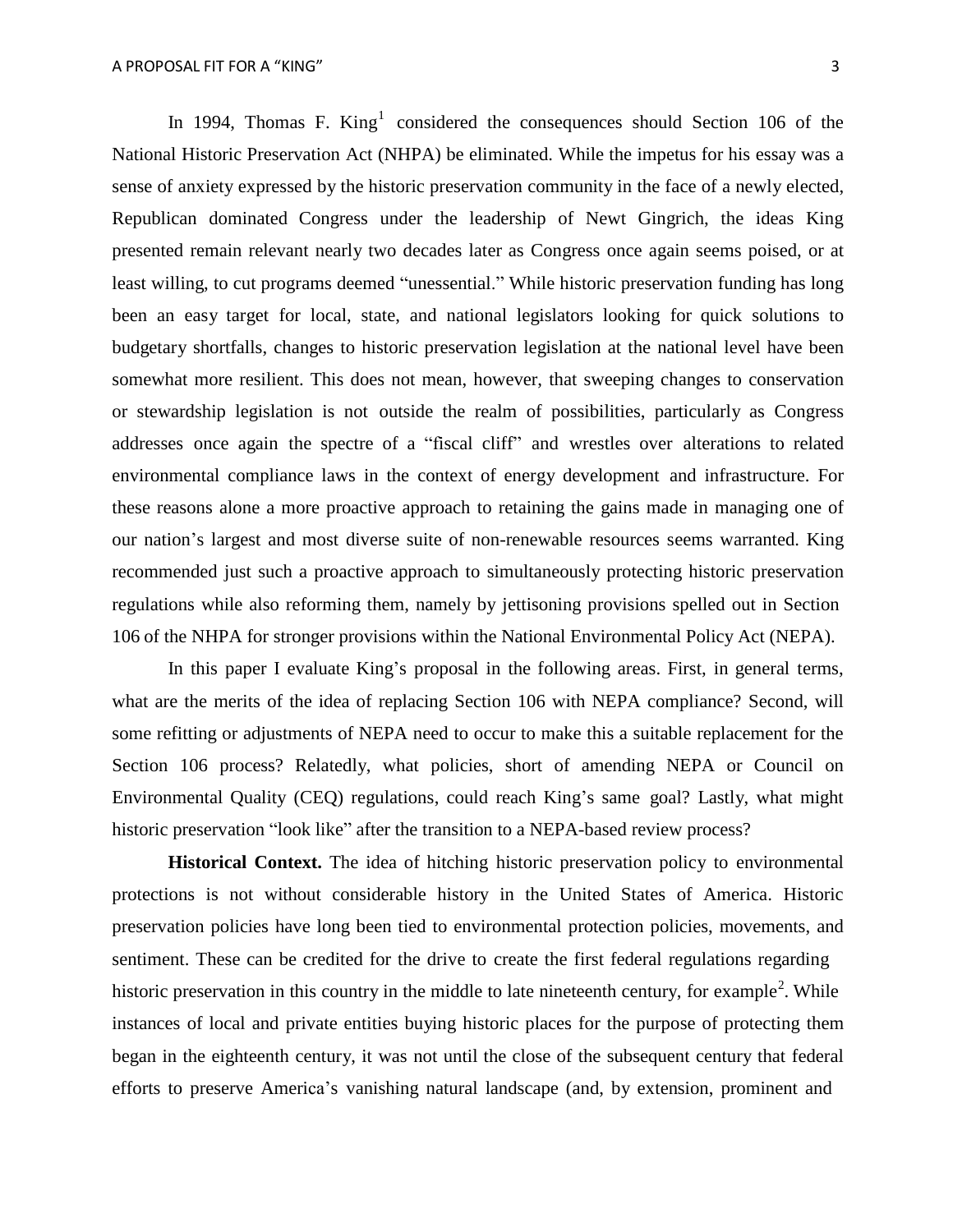rapidly disappearing sites of Native American occupations) were undertaken. As the West was settled, archaeological and cultural resources were meeting the same fates as natural resources. Even as George Marsh published *Man and Nature* (1864), in which he argued for balancing exploitation with resource conservation and preservation, and Yellowstone National Park was established (1872), other like-minded individuals and groups founded the Archaeological Institute of America (AIA) (1879). One of their first endeavors was to send Adolph Bandelier to New Mexico to investigate the ruins of pueblos there, but he found many had been negatively impacted by looters and/or destroyed decades prior to his arrival. The loss of these sites and many others prompted local groups to preserve archaeological sites by buying them and limiting access to them. Additionally, in 1882, a few AIA members attempted to use their influence and clout to convince Congress to set aside areas with important cultural resources. The process of legislating heritage or historic resources protection took over two and a half decades. Ultimately, the American Anthropological Association (AAA) hired Edgar Lee Hewett, an administrator/lobbyist and archaeologist with an interest in pueblo sites, to head up a committee charged with writing antiquities legislation (1905). Hewett and others were to write a draft of what became the Antiquities Act of 1906 and subsequently signed into law by President Theodore Roosevelt.

The connection between historic preservation laws and environmental policies and concerns continued into the twentieth century. For example, the National Park Service Organic Act (1916) created the National Park Service (NPS) and charged the agency with, among other duties, studying and continually monitoring resources of national significance. The definition of "resources" soon came to include cultural resources as well. While many subsequent legislative acts focused on historic sites, buildings, and objects (ex., Historic Sites Act [1935]; National Historic Landmarks survey; National Trust for Historic Preservation [1949]), others had clearer ties to the recognized need to balance progress and development with avoiding or mitigating impacts to natural and cultural resources (ex., Archaeological and Historic Preservation Act 1960 [aka Reservoir Salvage Act, later Moss-Bennett Act, later Archaeological Recovery Act]).

Following the Second World War, an environmental movement mirroring that of Marsh's a century earlier was underway. Like Thoreau and Emerson before them, writers were again at the forefront of the movement. Rachel Carson's *Silent Spring* (1962) captured the spirit of the moment, with the villain this time being pollution instead of just development. One important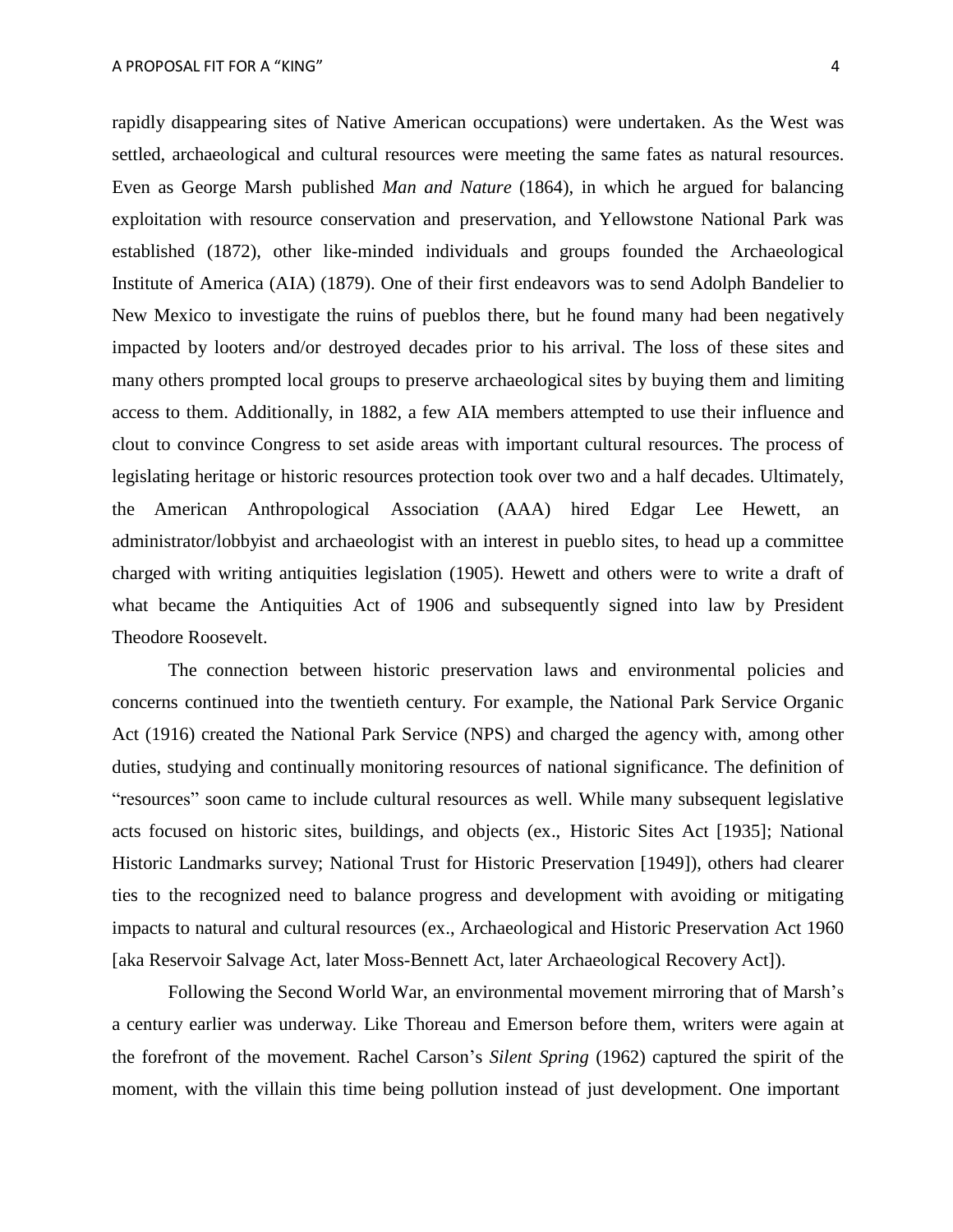aspect of this environmental movement was the development of the idea of "nonrenewable" resources. The historic preservation community made great gains in deliberately redefining or resetting the perception of historic places as more than interesting relics or pieces of a common heritage, but as nonrenewable resources that could be lost just as permanently as clean air or water. Historic preservation issues were once again intimately tied to this new wave of environmental and social issues as urban renewal movements were reshaping historic areas, frequently by razing historic buildings. The demolition of the historic Penn Station in 1963 well illustrates the easy linkages being made at that time between the losses of the built environment and natural resources. A New York Times editorial perhaps said it best: "we will probably be judged not by the monuments we build but by those we have destroyed."<sup>3</sup> In the 1950s and 1960s, a series of bills were developed to make the federal government consider the effects of their activities on cultural resources (ex., Federal Highway Act [1956]). One might only look at the language of the Department of Transportation Act, Section 4(f) (1966) to observe the conflating of natural and cultural resources issues by federal agencies.

Sections 1 and 2 of the National Historic Preservation Act of 1966 formally laid out why the US government should be involved in historic preservation in a way that was only implied in the 1906 Antiquities Act. When the National Environmental Policy Act was passed in 1970, it also included language about the preservation of natural heritage, as well as historic and cultural resources. Both NHPA and NEPA seek to foster better considerations of the uses of nonrenewable resources. Where these two pieces of legislation differ is in their purposes. While the latter is a tool for informed decision making, the former is largely couched in the language of preservation and commemoration.

**An Overview of Section 106 of NHPA.** The NHPA is comprised of several key features that seek to encourage the preservation and stewardship of historic resources through their productive use by present and future generations. The centerpiece of the Act is the establishment of the National Register of Historic Places (NRHP), a registry of "districts, sites, buildings, structures and objects significant in American history, architecture, archaeology, engineering, and culture."<sup>4</sup> Section 106 of the Act stipulates that federal agencies having direct or indirect jurisdiction over the permitting, funding, licensing, or oversight of an undertaking need to take into account the effect of the undertaking on resources listed on or eligible for listing on the register. Criteria for being eligible for listing on the National Register (NR) are spelled out in 36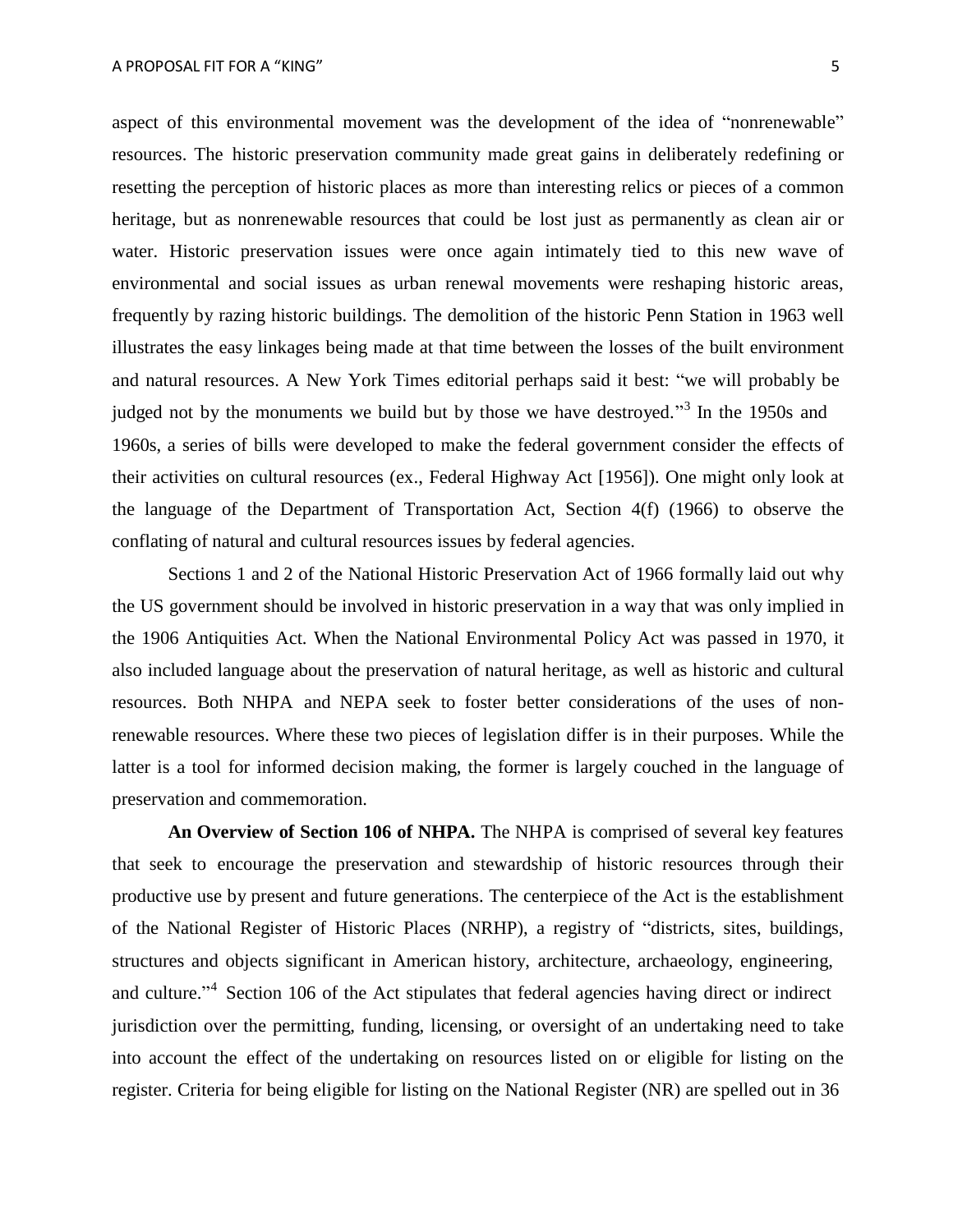CFR part  $60^5$  and are remarkable for their simplicity and flexibility. How a particular resource meets one of the four criteria is typically negotiated by a cultural resource manager (an archaeologist or architectural historian meeting Secretary of the Interior professional qualification standards)<sup>6</sup> making the recommendation and review staff in the employment of the State Historic Preservation Officer (SHPO). Outside of those states with proscribed research agenda or historical context documents, there is a tremendous amount of latitude afforded the cultural resource manager who typically sets the stage for how (i.e., under which research agenda/context) and whether (i.e., based on the judgment of the researcher) certain classes of resources will be evaluated for eligibility. How certain types of cultural resources have been inappropriately "written off" or, alternatively, redundantly "over-preserved," have been the subjects of debate for decades.<sup>7</sup>

**King's Proposal Considered.** With the convening of the  $104<sup>th</sup>$  Congress in 1995, the US House of Representatives came under the control of the Republican Party for the first time in 46 years, 8 essentially the period in which a tremendous amount of environmental and cultural resources protection legislation was passed and implemented. As Thomas King stated in his  $2002<sup>9</sup>$  reintroduction to his 1994 essay, even though the fears of the historic preservation community were never realized, namely, the dismantling of these protections and regulations, we missed a valuable opportunity to consider whether the project review process under Section 106 of NHPA was worth fighting for should a future Congress ever decide to reform resource compliance legislation.

King's critiques of the NHPA and Section 106 in particular are well known to his readers.<sup>10</sup> These can be summarized as follows. First, the role of the SHPO in the Section 106 process has evolved from one of necessary consultation with the few functional experts on cultural resources in government to an over-consulted group asked to weigh in on decisions made by agencies having their own in-house experts with a better grasp on their agency's particular needs, goals, resources, and authorities. Second,  $King<sup>11</sup>$  argues that the Advisory Council, once charged with an active role in advising agencies and other government entities as to guidelines for drafting and implementing historic preservation policies and reviewing their procedures and programs, has become a "rubber stamp" for SHPOs who have essentially taken over these duties. Third, King believes that the organization of Section 106 compliance around the concept of eligibility for listing on the NRHP has created more problems than it has solved,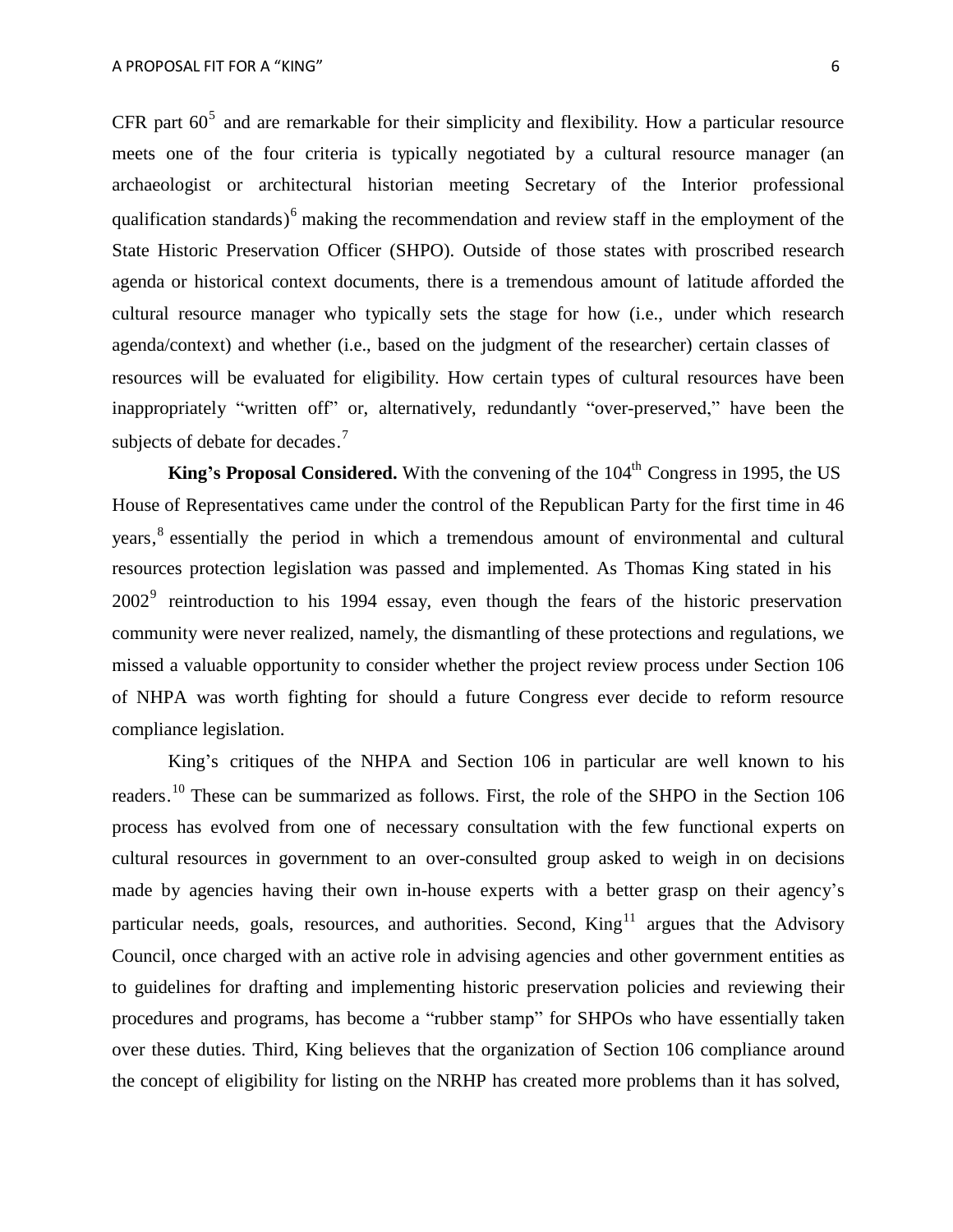primarily because the NR is a means to commemorate properties more than it is a planning or decision-making tool.

It is in this latter critique that King's proposal to replace Section 106 with the NEPA review process gains the greatest traction. At the heart of both of these pieces of legislation is the stated goal of taking into account or considering the actions of the Federal government on an assortment of resources and communities. What is needed in these considerations is a deliberate, well-documented, and transparent process of amassing the data necessary for a decision-maker to make a supportable and justifiable decision. By focusing the Section 106 process on whether a given cultural resource is eligible for the NR before considering whether a given endeavor will affect that resource is to place an unnecessary step into the equation. In theory, initial project reviews conducted by SHPOs at the request of various agencies should prevent any unnecessary evaluations of cultural resources for projects that will have no adverse effect on cultural resources. Regardless, where an adverse effect is possible and identified by the SHPO in their review, consulting cultural resource managers, whether contracted by the client or agency or performed in-house by agency staff, begin their work by first identifying as much of the historical and cultural landscape as warranted given the anticipated impact(s) of the proposed undertaking, and then evaluating whether any of these myriad of resource types are potentially eligible for listing on the NRHP. Only then does the cultural resource manager consider whether the proposed undertaking will have an adverse effect on significant resources. Following these field and analytical stages, the SHPO is once again consulted as to whether they agree with the assessments and recommendations. If further action is necessary to mitigate an adverse effect on a significant resource, SHPO can prescribe a solution (ex., avoidance or data recovery), ideally in consultation with the cultural resource manager and the client/agency.

The results of this particular decision making process are arguably mixed. From the perspective of identifying cultural resources in all their forms over large and diverse areas of the country, the NHPA might be considered to be a resounding success. One can go state-by-state and examine site files and documents (as directed in Section 101 of NHPA) related to Section 106 compliance projects and see the numbers of resources recorded by county, totals of acres surveyed, and built environments mapped and documented. However, once a resource has been determined to be ineligible for listing on the NR that resource is no longer considered to be "significant" and is no longer given consideration during future decision-making deliberations.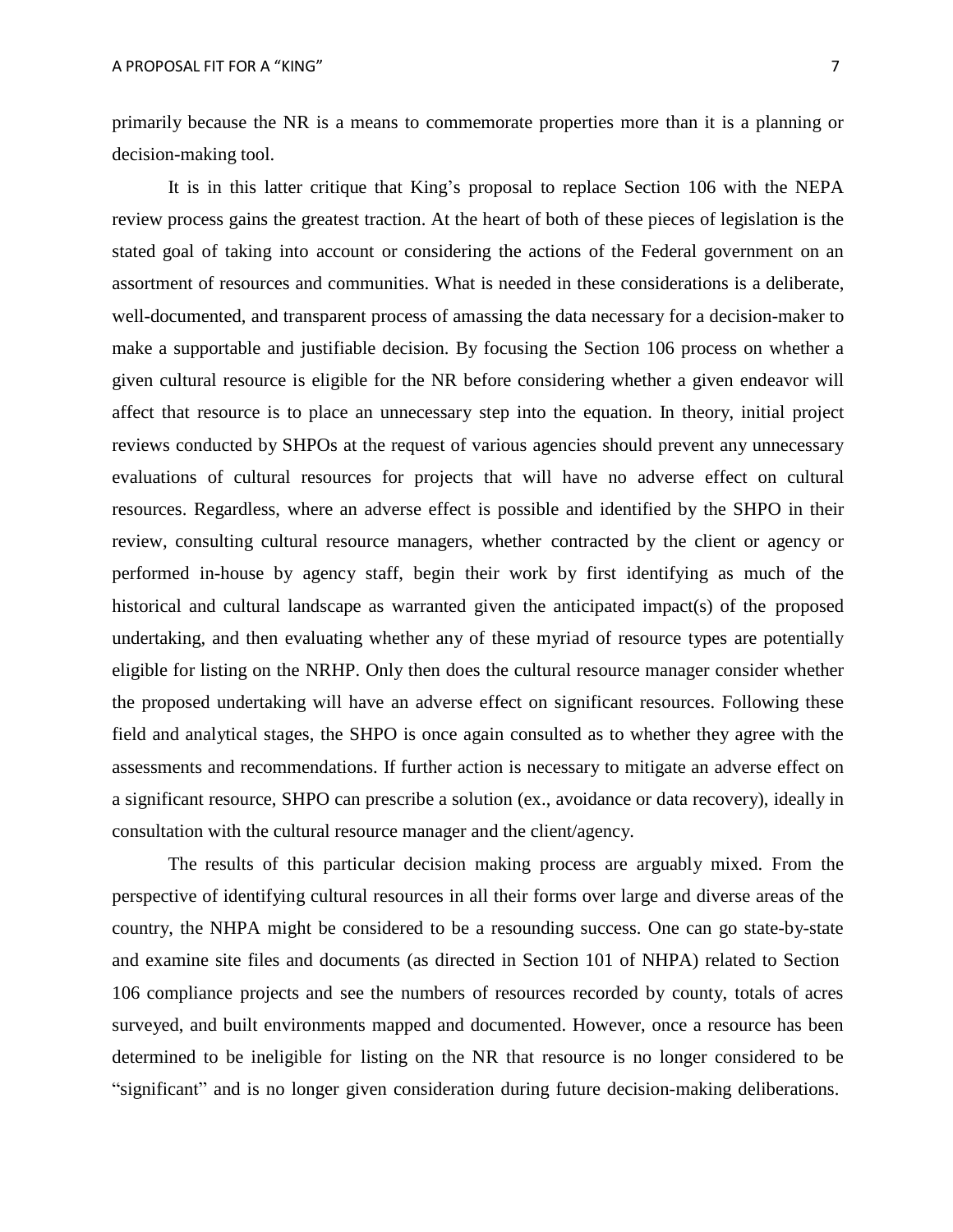To put it another way, the flexibility allowed in the application of the NR criteria outlined above can, if the person making the argument for or against significance fails to foresee the research potential of a given resource, doom that site to almost certain destruction, even if the initial undertaking triggering the Section 106 review does not ultimately adversely impact the resource.

King's proposal to replace Section 106 with NEPA, then, has a number of appealing features, particularly if considered from the perspective of the purposes of each Act. As a decision-making tool, NEPA has particular strengths that are not mirrored in NHPA. First, as King<sup>12</sup> also notes, the NEPA review process, whether eventually generating an Environmental Impact Statement (EIS), Environmental Assessment (EA), programmatic agreement (PA), or other document, considers the effects of the action or undertaking at hand on the various resources and communities potentially affected in the present moment and reasonably foreseeable future. There is no consideration of the permanent or even longer-term status of the resource, nor is there a permanent label of significance (or insignificance) assigned to the resource. Should a future, unforeseen project threaten this suite of resources in a different way, the evaluation made under the previous decision-making process should not unduly influence whether the resource is given consideration during the new decision-making process.

Additionally, replacing Section 106 with NEPA review would remove the inherent responsibilities for procuring, owning, protecting, maintaining, or otherwise becoming a permanent caretaker for cultural resources identified as significant in the course of a project evaluation. Under Section 106, if a site is identified and found to be potentially eligible or eligible for listing on the NR (i.e., is "significant"), the client is often assigned the duties of preserving the resource in perpetuity (ex., through restrictive covenants) or funding a data recovery project to off-set the loss of information due to impacts to the resource. If a significant resource is located on federal property and is not subsequently subjected to a data recovery project, Section 110 of NHPA stipulates that the associated agency "shall assume responsibility" for its preservation (including maintaining and actively using the resource, where feasible), and have the resource listed on the NR through their historic preservation program. This has the potential to unduly influence the decision-maker and/or cultural resource manager, either by 1) delaying or canceling projects that might burden the agency with additional cultural resources to manage, leading to the inability to perform or support the agency's mission; or 2) encouraging justifications for recommendations of NR ineligibility for borderline, redundant, or as-of-yet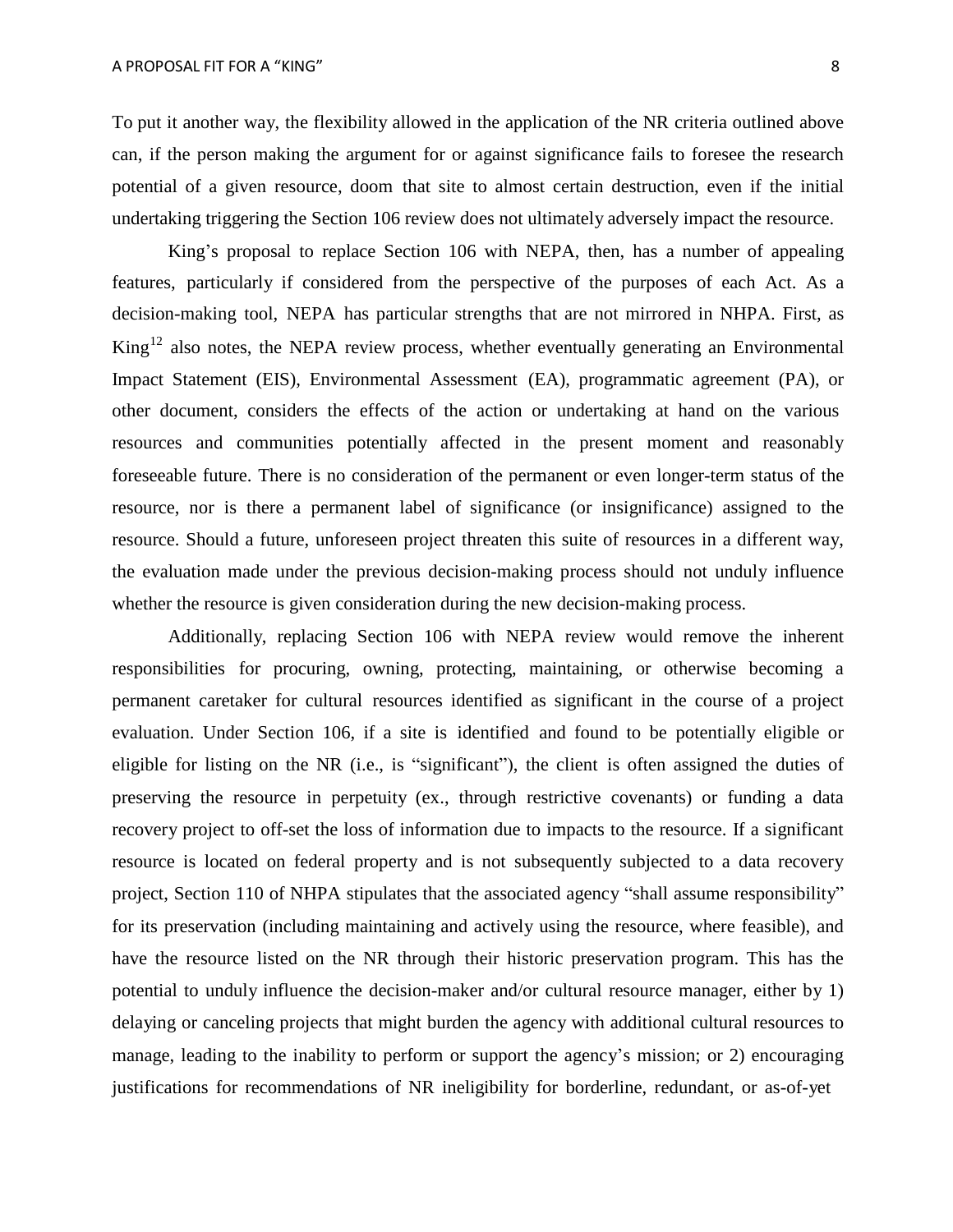underestimated resources, or 3) over-using data recovery projects unsupported by viable research agendas as a means of removing (permanently) cultural resources from federal properties and therefore future project reviews.

**Implications for NEPA Practitioners.** At first blush, many of the foreseeable and necessary adjustments following a move to NEPA reviews instead of Section 106 compliance would need to be made to the ways that NEPA practitioners evaluate or consider cultural resources. At present, NEPA practitioners rely on the Section 106 process to both identify potential resources (resources likely only identified as such during scoping exercises) and evaluate the potential impacts of the project on those cultural resources deemed significant. The results are a lack of understanding of what cultural resources might be in an area of potential effect (APE) at the outset of the NEPA process, and a filtered view of the results as only those resources meeting NR criteria have the potential to be considered by the decision-maker. This latter scenario is a best-case example. More typically, it is assumed that if a significant resource is going to be adversely affected by an undertaking, data recovery will be performed to mitigate the adverse effect.<sup>13</sup> One might easily argue that cultural resources are not given the same consideration during the NEPA process as other nonrenewable resources. For example, it is unlikely that NEPA documents with "results of studies pending" for endangered plant or wildlife species would be as casually considered adequate or complete as those currently approved without the Section 106 process completed. Likewise, NEPA and NHPA practitioners alike need to find more creative solutions to mitigating the adverse effects of a project beyond blindly relying upon data recovery.

From a practical standpoint, King<sup>14</sup> argues that agencies are perhaps better at NEPA compliance than they are at Section 106, in spite of their similarly long experiences with both. This is perhaps partially because of the reliance on outside expertise to handle the Section 106 compliance during NEPA reviews. I suspect this continued reliance on outside consultants, SHPO, and other agencies<sup>15</sup> has been the result of language in NEPA deferring to the Section 106 process for issues involving cultural resources. NEPA practitioners seem to be conditioned to look outside of their own teams, agencies, and consultants for cultural resources specialists, and the result is a practice of including information from these outside sources as a way to meet NEPA requirements, but not adequately integrating these findings and recommendations into the full decision-making process.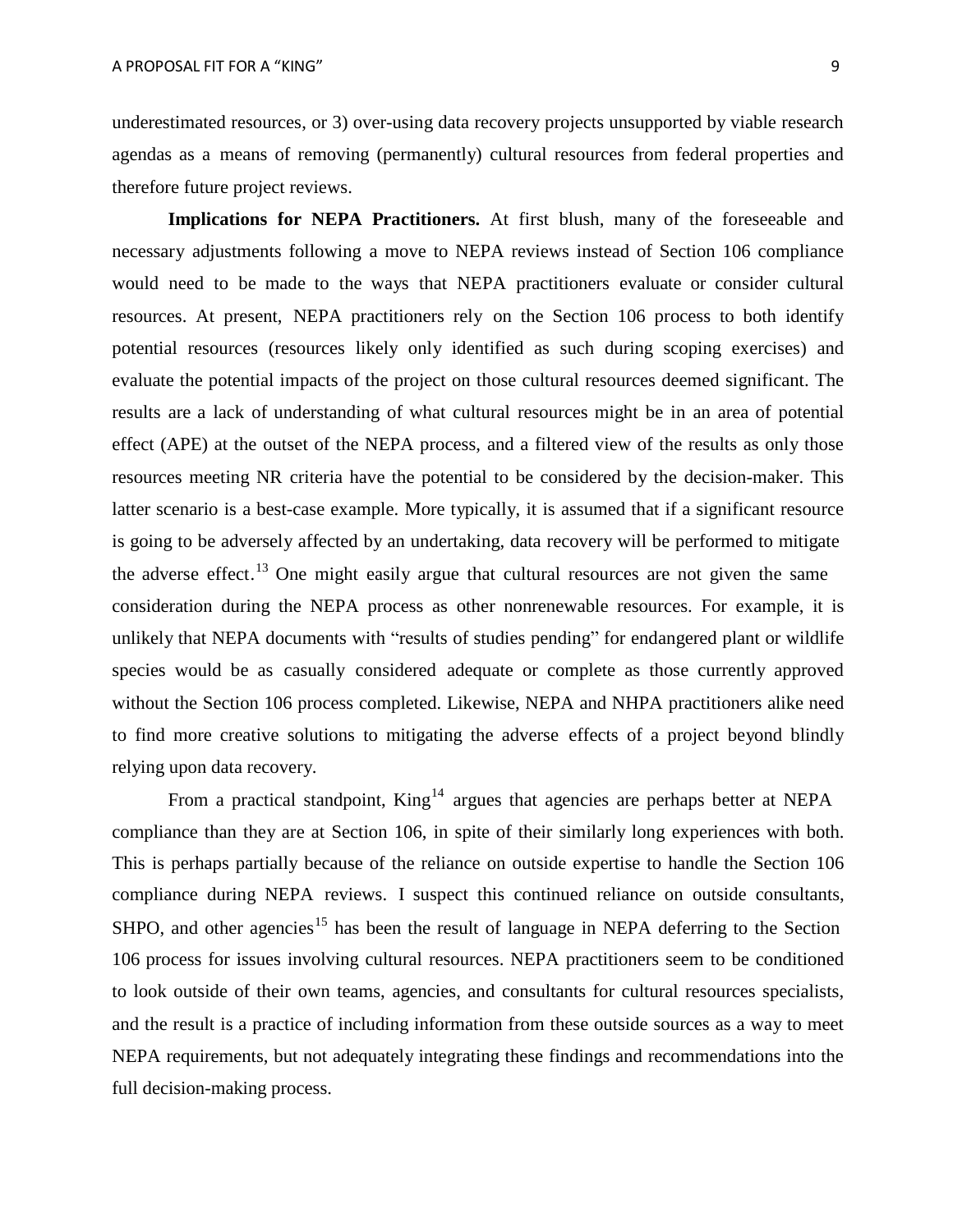While some adjustments need to occur amongst practitioners of NEPA to make this a suitable replacement for the Section 106 process, these will only serve to better inform the decision-maker and better integrate cultural resources into typical NEPA reviews. Relatedly, short of amending NEPA or Council on Environmental Quality (CEQ) regulations, an adjustment to typical NEPA practices achievable through education and guidance could vastly improve Section 106 compliance when performed in NEPA related cases, even if falling short of King's concerns about Section 106 policy and practice.

**Policy Changes: How Feasible?** One considerable hurdle to implementing the replacement of Section 106 with NEPA review is how to legislate the change. As  $King^{16}$ supposed, proposed changes to Section 106 will not likely be sweeping or comprehensive, but will come in the form of erosions of features of the NHPA like the reliance on the NR or in the appropriations needed to sufficiently staff the Advisory Council. While I am only familiar with the legislative process through my experiences with fighting changes to historic preservation regulations at the state level, it is my opinion that only an ambitious proposal to implement a total replacement of Section 106 with NEPA review will make King's proposal a reality. This might be done by a Senator or Representative convinced that making this change will streamline agency reviews (always a preferred outcome of legislative efforts regarding regulation reforms). This might also be initiated by the President for similar reasons.

The danger, however, is in bringing attention to critiques of NHPA outlined by King and summarized above. If NHPA came under too much scrutiny, there is always the danger of a dismantling of some or the entire Act in a less than controlled fashion. Additionally, care must be given to preserve those parts of the NHPA that serve to protect significant cultural resources. I would hazard to guess that many in the historic preservation community would not like to see the NR program jettisoned, as its commemorative aspects have long been a popular way to engage the public in historic preservation and educational endeavors. Likewise, the considerable efforts currently undertaken by the government to inventory, actively manage, and utilize their historic resources as stipulated under Section 110 will need to be carefully reviewed for any unforeseen conflicts or loopholes a shift to NEPA review might produce. Any legislative efforts will need to emphasize that the proposed change is intended to more fully consider cultural resources in the NEPA process, thereby producing better decisions about the effects of federal actions on all of the resources stipulated by the Act and CEQ guidance.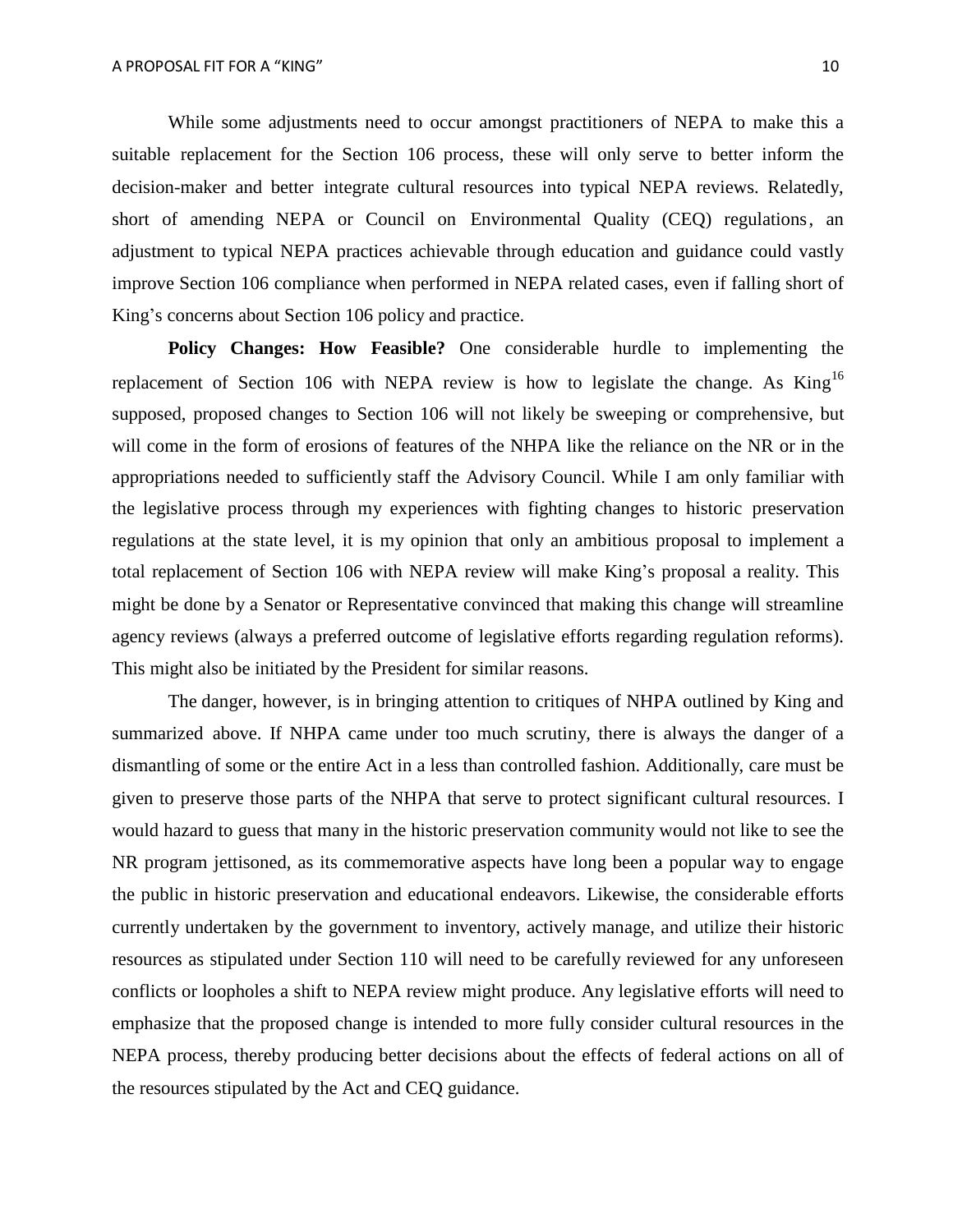An alternative to King's proposal, though, has been raised in this paper. That is simply to better inform and guide NEPA and NHPA practitioners of ways to better initiate and conduct Section 106 reviews under existing NEPA reviews. Regardless of which path is chosen, any alterations, from full acceptance of King's proposal to shifts in the ways Section 106 is incorporated into current NEPA practices, will have a positive impact on the way historic preservation is performed in this country.

 $4$  16 USC 470 et seq.

 $8$  [http://www.senate.gov/pagelayout/history/one\\_item\\_and\\_teasers/partydiv.htm;](http://www.senate.gov/pagelayout/history/one_item_and_teasers/partydiv.htm)

[http://artandhistory.house.gov/house\\_history/index.aspx](http://artandhistory.house.gov/house_history/index.aspx)

 $9$  King 2004

<sup>&</sup>lt;sup>1</sup> King. Thomas F. (2004). *Thinking about cultural resource management: Essays from the edge.* AltaMira Press. Walnut Creek, California.

 $2$  Thompson, Raymond H. (2005) Edgar Lee Hewett and the political process. Retrieved from <http://www.nps.gov/archeology/pubs/antiq/index.htm>

 $3$  New York Architecture (2012) Retrieved from <http://www.nyc-architecture.com/GON/GON004.htm>

<sup>&</sup>lt;sup>5</sup> 36 CFR 60 Retrieved from <http://www.ecfr.gov/cgi->

bin/retrieveECFR?gp=&SID=e02cccb898d0e7314cb6e20e99a3f8d0&r=PART&n=36y1.0.1.1.26

 $6$  36 CFR 61 Retrieved from [http://www.cr.nps.gov/local-law/arch\\_stnds\\_9.htm](http://www.cr.nps.gov/local-law/arch_stnds_9.htm)

 $^7$  Austin, Robert J. (2002). Beyond technology and function: Evaluating the research significance of lithic scatter sites. In *Thinking about significance*, edited by R. J. Austin, J. S. Hoffman, and G. R. Ballo, pp. 153-185. Florida Archaeological Council, Inc., Papers and Proceedings, Special Publication Series No. 1. Riverview, Florida.; Seibert, Erika M. (2002). The National Register and archaeological significance in the 21<sup>st</sup> century. In *Thinking about significance*, edited by R. J. Austin, J. S. Hoffman, and G. R. Ballo, pp. 37-51. Florida Archaeological Council, Inc., Papers and Proceedings, Special Publication Series No. 1. Riverview, Florida.

<sup>&</sup>lt;sup>10</sup> King 2004; King, Thomas F. (2008). *Cultural resource laws and practice*. 3<sup>rd</sup> ed. AltaMira Press. Walnut Creek, Californi[a.;http://crmplus.blogspot.com/](http://crmplus.blogspot.com/)

 $^{11}$  King 2004:56

<sup>&</sup>lt;sup>12</sup> King 2004:60-61

<sup>&</sup>lt;sup>13</sup> I might only point to an example presented by Mr. John Page in "Accounting for Cumulative Effects in the NEPA Process" (June 22, 2012). In the case study, the NEPA documents for an extensive road project west of Chicago were "complete" and yet had as placeholders in results tables under historic resources like "review pending." The decisions about whether and where to build the roads were finished before the Section 106 process was completed, the implication being that whatever cultural resources might be located in the preferred alternative could be taken care of through other means.

In another case, NEPA documentation was being completed for a proposed higher-speed rail project in the State of Florida. As the representative of one of two cultural resources consultants on this project, I was a participant in a number of documented conversations with representatives of the NEPA consultant, SHPO, FHWA, and FDOT, the subject of which involved how any potential significant resources we might identify would be "mitigated" once the preferred alternative was selected. These two somewhat anecdotal cases are indicative of a wide-spread disconnect between NEPA and NHPA practitioners. These cases also illustrate how cultural resources are not being given proper consideration in the NEPA process and how flawed the Section 106 process can be.<br><sup>14</sup> King 2004:60-61